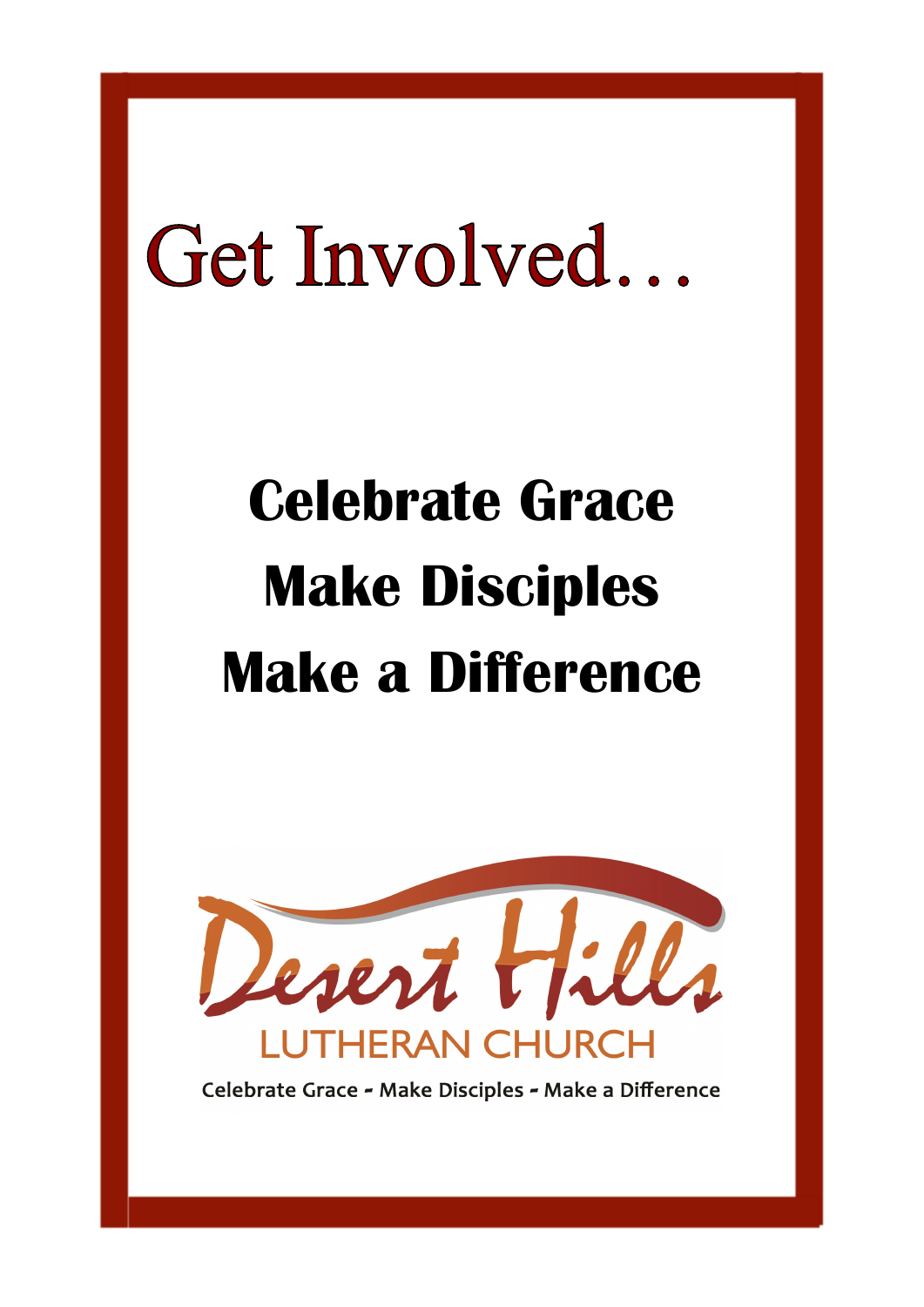# Welcome to **Desert Hills Lutheran Church**,

where we encourage you to

# **Celebrate Grace,**

# **Make Disciples, and Make a Difference**!

In this brochure, you will find many activities, committees, and organizations that are looking for individuals, like you, to enhance their involvement both within the church and the greater Green Valley area.

If you are looking for a way to become active, meet other members in the church community, and make a difference in your life and the lives of others, read on and get involved.

If you would like help deciding the best fit for you, contact Mary McNichols, (520) 648-1633, mcnichols@dhlc.org.

*\*\*In 2020-2021, many activities, groups, and committees stopped meeting for the health and safety of its members. Please check on our DHLC calendar or call the church office to determine if the activity, group or committee you are interested in participating has commenced.\*\**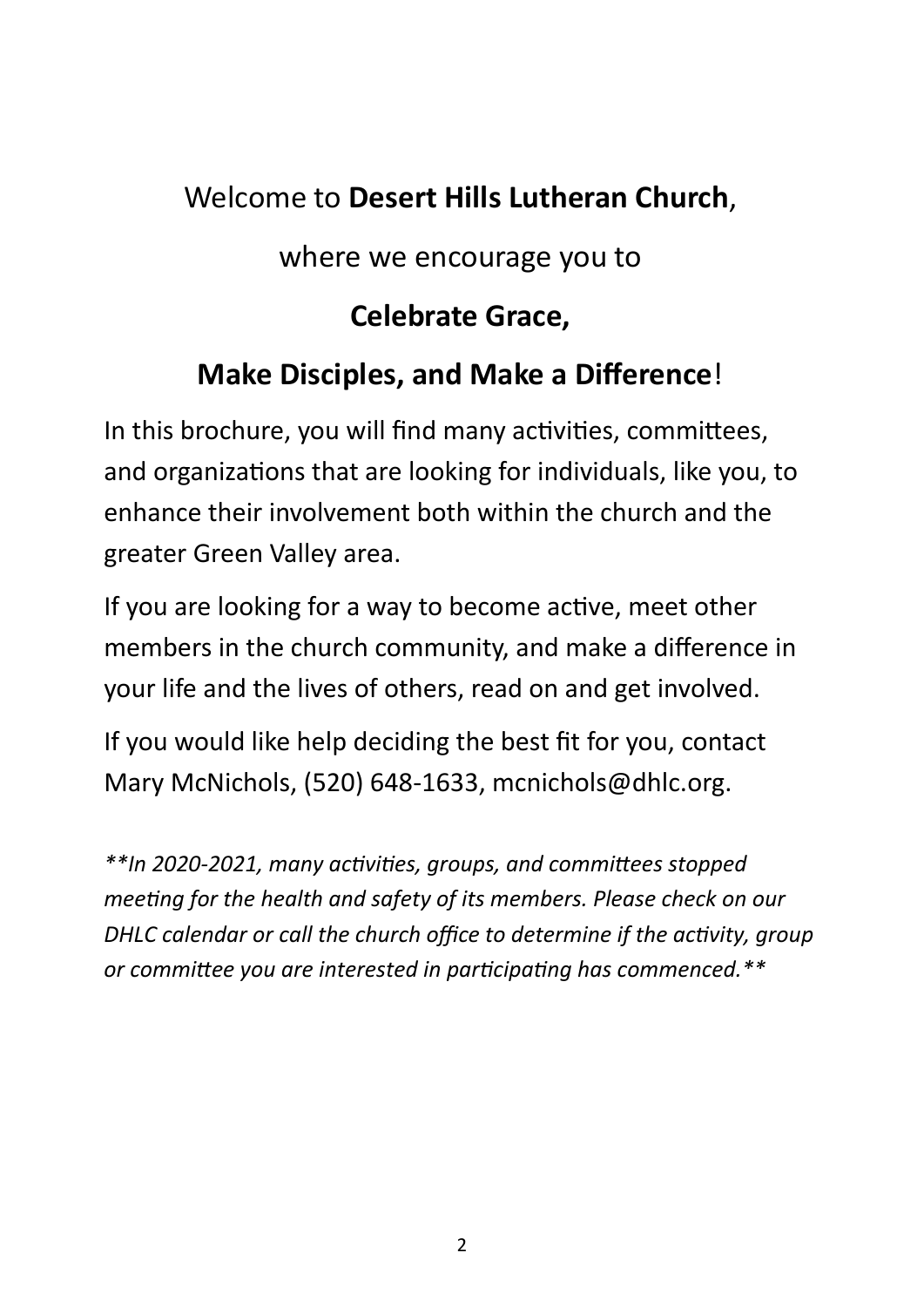# Art and Creativity

# **Art in the Narthex**

Coordinates art exhibits in the Narthex and assists with artistic enhancement of the property as requested.

**Contact:** Art Beth Ray, (520) 237-9311, bethrayart@gmail.com

# **Sewing Bee**

Creates quilts for agencies serving less fortunate adults and children as well as crafts for the Fall Boutique. Meetings are weekly on Tuesdays from 8:30-11:30 am.

**Contact:** Erva Chisman, ervachisman@gmail.com

# **Worship Arts Committee**

Helps create church banners (no experience necessary), arrange weekly floral arrangements, and helps with special holiday decorations.

**Contact:** Flowers-DHLC Church Office, (520) 648-1633

Banners-DHLC Church Office, (520) 648-1633

# Building Community and Fellowship

# **Coffee Fellowship**

Gathers in the Fellowship Hall on Sundays from 7:30-11 am for fellowship, cookies, and coffee. (On hold until further notice)

**Contact:** Eric Pattison, (520) 648-1633, epattison@dhlc.org

# **Green Valley Writers' Group**

Meets every Thursday at 1 pm to share writings and gain knowledge from one another.

**Contact:** Duke Southard, (603) 520-9695, barduke959@gmail.com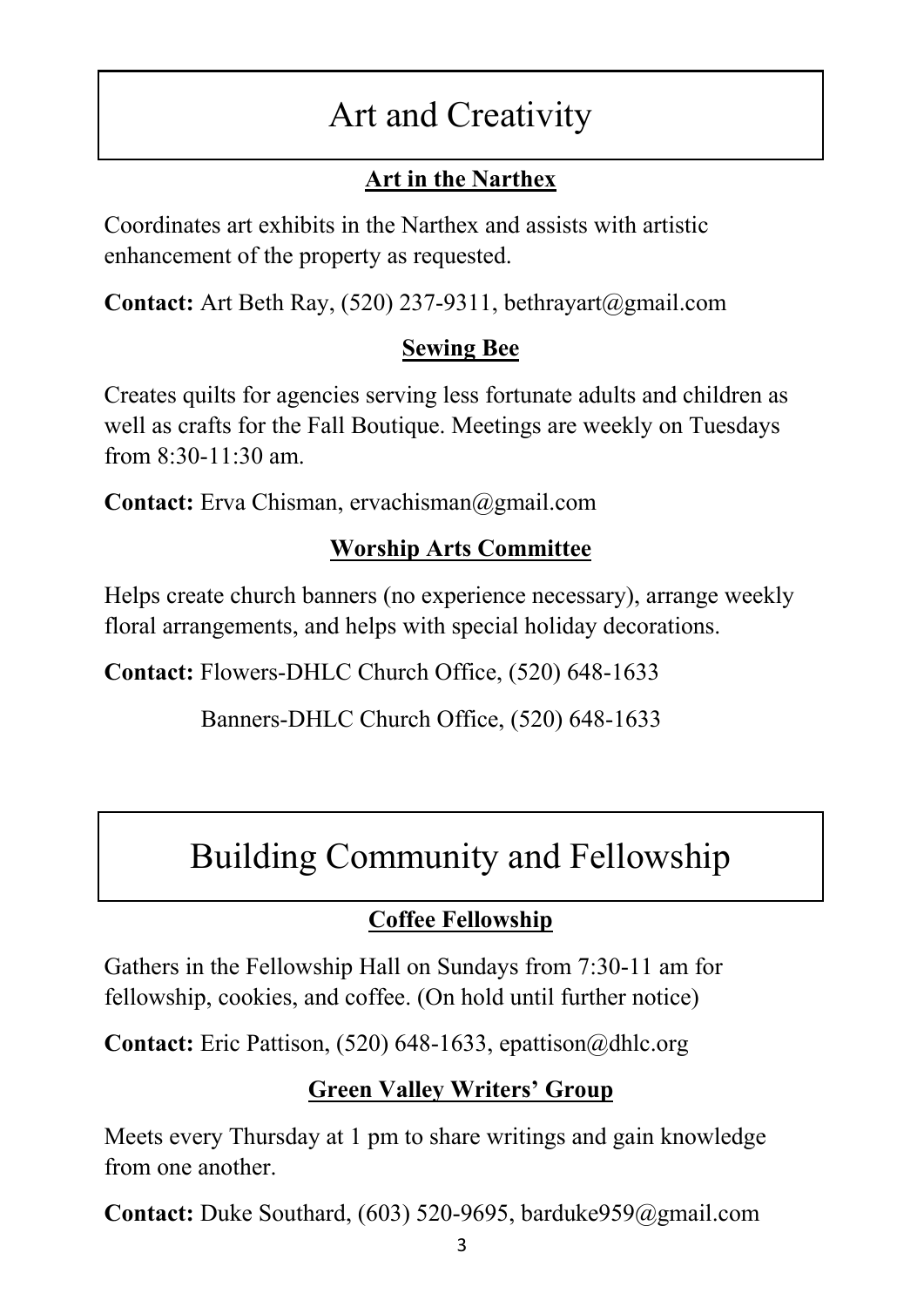#### **Heritage Groups**

Welcomes everyone to join them in celebration of their heritage in Fellowship Hall.

- **German** descendants gather the fourth Monday of each month (Nov-Apr, except Dec) at 5 pm for fun, fellowship, and food. **Contact:** Dean & Joyce Bliss, (612) 219-9212, deanjoycebliss@gmail.com Phil & Beth Brusius,  $(520)$  269-6366, pbbrusius@gmail.com
- **Scandinavian** descendants gather on the second Tuesday of each month (Oct-Apr) at 5 pm for fun, fellowship, food, education, and service projects. Join them for a potluck supper and a program. **Contact:** Norma U'Ren, (850) 292-5017, yachtcouple@gmail.com

#### **Nervous Noisemakers Ukulele Group**

Shares their passion for ukulele music every Friday at 10 am.

**Contact:** George Schappach, (520) 625-0135, gschappach@cox.net Dick Gardner, (520) 207-9133, Rgar946308@aol.com

#### **Saturday Suppers**

Provides hot, delicious meals in our Fellowship Hall at a suggested donation of \$7.00 each. Gathers after the Saturday 3 pm service for food and fellowship. Weekly menus are available on the DHLC website and are posted in the Narthex. Everyone is welcome..

**Contact:** Eric Pattison, (520) 648-1633, epattison@dhlc.org

#### **Singles Fellowship**

Plans monthly activities and outings for single members and guests of DHLC. Meetings are the first Wednesday of each month at 1 pm.

**Contact:** Diane Clark, (520) 625-5786, blue-iis@live.com

#### **Tables for Eight**

Celebrates fellowship in small group dinners and is open to all members and friends. Groups are together for one year and meet monthly. Rotating hosts plan dinner in their homes or in a restaurant.

**Contact:** Joan or Tom Fava, (520) 647-9732, jtfava@cox.net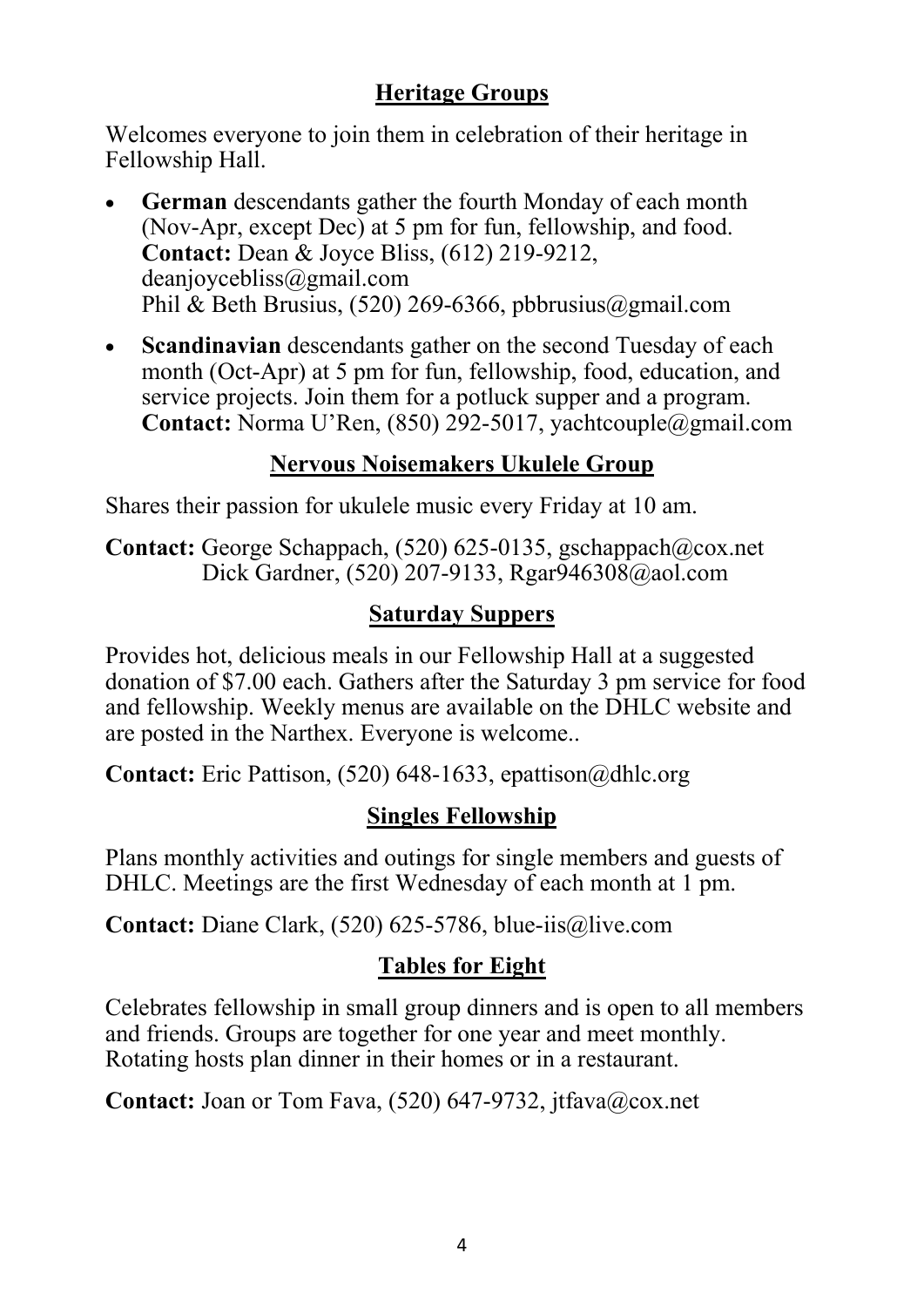# Education and Growth

## **Bible Studies**

- **Basic Bible Class (BBC)** is a neighborhood Bible class. **Contact:** Joe Lafata, (520) 648-1633, jlafata@dhlc.org
- **La Posada Bible Study** meets the third Monday of each month at 10 am at La Posada and is led by Pastor Barb Rapp. **Contact:** Joe Lafata, (520) 648-1633, jlafata@dhlc.org
- **Men's Bible Study** meets Thursdays at 1 pm (Sept-June) at DHLC. **Contact:** Bob Dahm, (520) 777-7827, bobdahm59@gmail.com
- **Sermon Discussion Groups** are small group discussions based on the previous weekend's sermons and set in a relaxed setting. **Contact:** Mike Touzeau, (520) 399-9133, mtzo@cox.net
- **Weekly Bible Fellowship** meets on Wednesdays at 9:30 am and 5 pm in the Fellowship Hall. **Contact:** 9:30 am-Carol Pohl, (520) 399-3888, carolpohl@icloud.com

 5 pm-Lois Leichsenring, (520) 548-6910, soazlois@yahoo.com

• **Women's Bible Study** meets the first Monday of each month at 9 am for Bible study and coffee fellowship. **Contact:** Judy Gunson, (520) 625-1151, jgunson@cox.net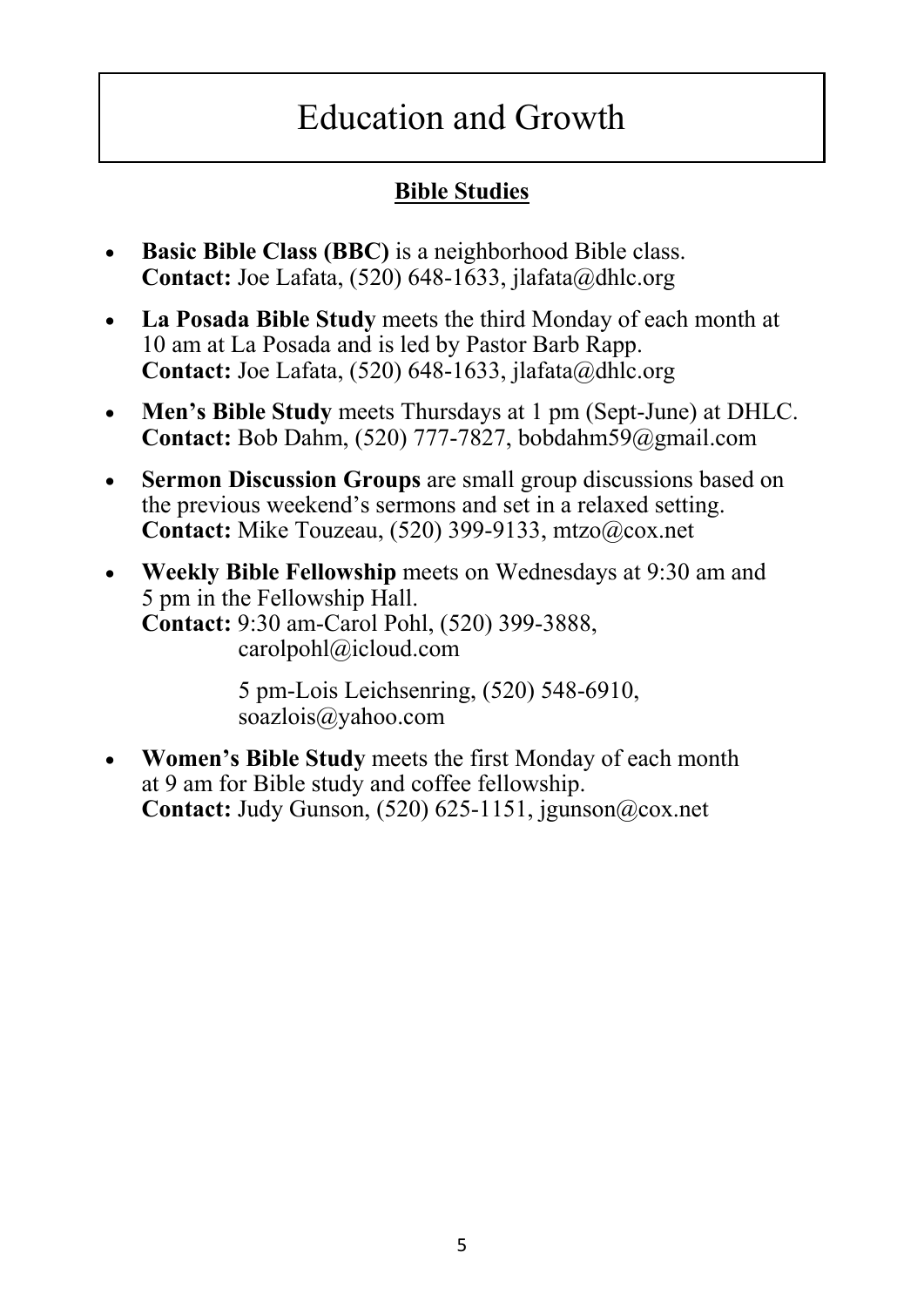#### **Education Committee**

Organizes and conducts a variety of educational opportunities for the congregation.

**Contact:** Don Brown, (520) 625-2303, pbrown98@cox.net Beth Brusius,  $(520)$  269-6366, pbbrusius@gmail.com

#### **Library (Erickson) Committee**

Updates, circulates and maintains a collection of books, multiple types of electronic media, and reference materials for the DHLC community as an educational service through both an in-house and online presence.

**Contact:** Sharon Krueger, (520) 495-4920, sbkrueger51@hotmail.com

## **Men's Ministry**

Holds Bible studies, monthly breakfasts, book clubs, and photography gatherings.

- **Bookmen** is a men's book discussion group that meets every Wednesday at 7:45 am for fellowship, book discussion, and outreach in the library. **Contact:** Ron Woelfel, (520) 300-6614, ronlvnv2@hotmail.com
- **Men's Breakfast** is a men's fellowship group that meets the fourth Thursday of the month at 8:30 am for breakfast and a guest speaker. **Contact:** DHLC Church Office, (520) 648-1633
- **Men's Coffee** meets Mondays weekly (Oct-Apr) at 8:30 am, except the third Monday, when they meet at 8 am for fellowship. **Contact:** DHLC Church Office, (520) 648-1633
- **Men's Photography** meets the first Monday of each month (Sept-May) at 1 pm. The group selects a Bible-based theme each month and brings photographs that fit the theme to share with the group. The group discusses photography related topics. Those having an interest in photography are welcome to attend, enjoy the show and participate in the conversation.

**Contact:** Bruce Magnuson, (520) 240-0517, blmag@cox.net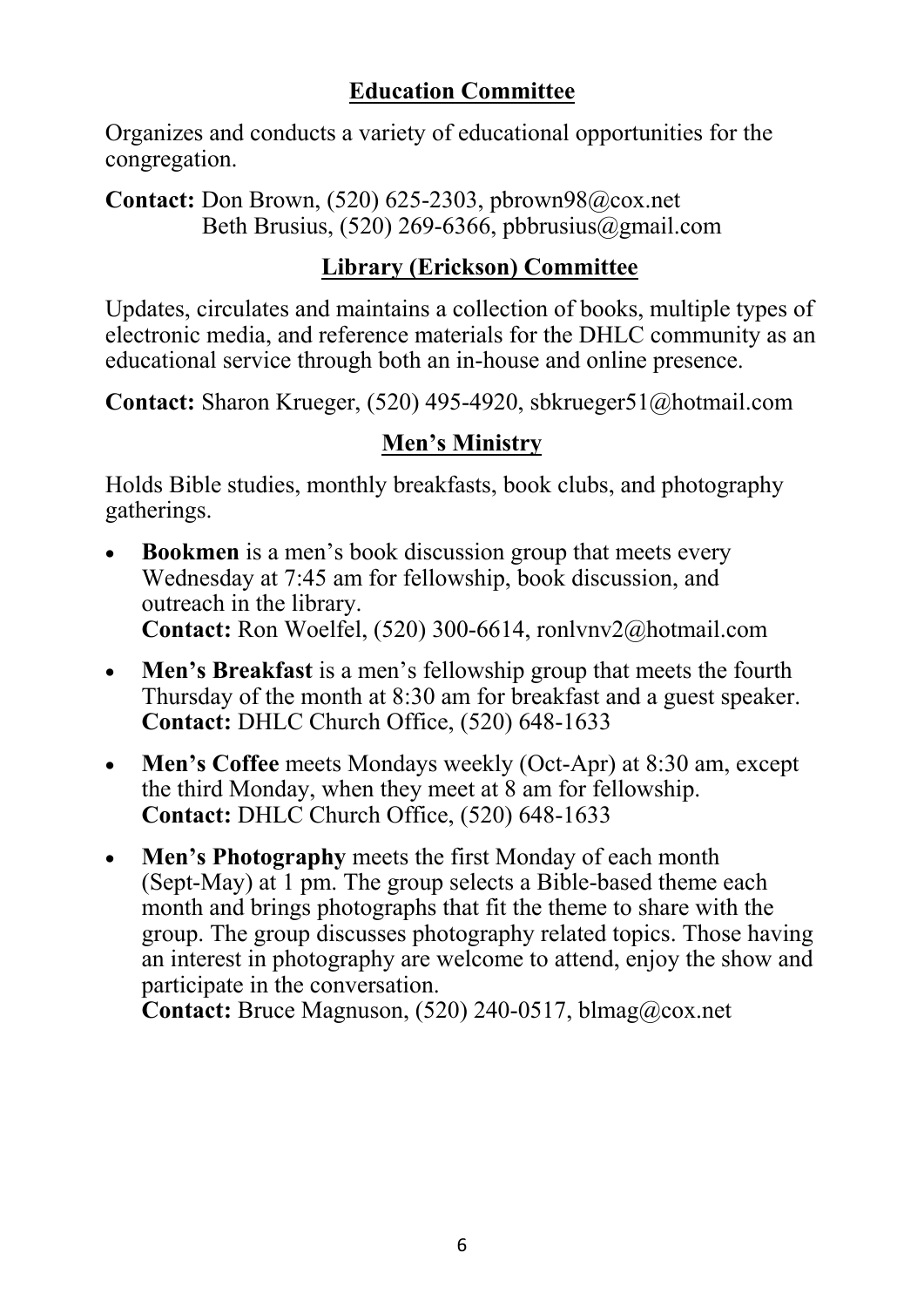#### **New Member Classes**

Acquaints prospective members with the Lutheran doctrine and culture of DHLC. Classes take place four times each year at 9:30 am and conclude with a brunch celebration and recognition during a weekend service.

**Contact:** DHLC Church Office, (520) 648-1633

#### **Women's Ministries**

Plans and conducts Bible studies, monthly luncheons, Fall Boutique and Café, annual retreats, other spiritual growth opportunities, and mission activities for the women of the congregation. Women's Ministries is a unit of Women of the ELCA (WELCA), Grand Canyon Synod.

**Contact:** Kermie Sandin, (520) 625-4637, runabout32@gmail.com Judy Gunson, (520) 625-1151, jgunson@cox.net

- **Memorial Ministry** makes and serves refreshments for after memorial services held at DHLC. **Contact:** Karla Neumann, (520) 207-8634, kneumann4@cox.net
- **Women's Board** plans for luncheon speakers, mission activities and other events involving WELCA. Meetings are the first Monday of the month at 11 am.
- **Women's Luncheon** serves lunches and enjoys a program on the second Monday of the month at 11:30 am.

# Finance and Leadership

## **Audit Committee**

Reviews the congregation's accounting and financial procedures and controls, provides advice and suggestions in establishing procedures, tests the usage and enforcement of the controls, and coordinates with outside auditors for external audits.

**Contact:** DHLC Church Office, (520) 648-1633

## **Call Committee**

Selects a new Associate Pastor to be presented to the congregation for a vote of approval. This group was elected by the congregation at a special meeting.

**Contact:** DHLC Church Office, (520) 648-1633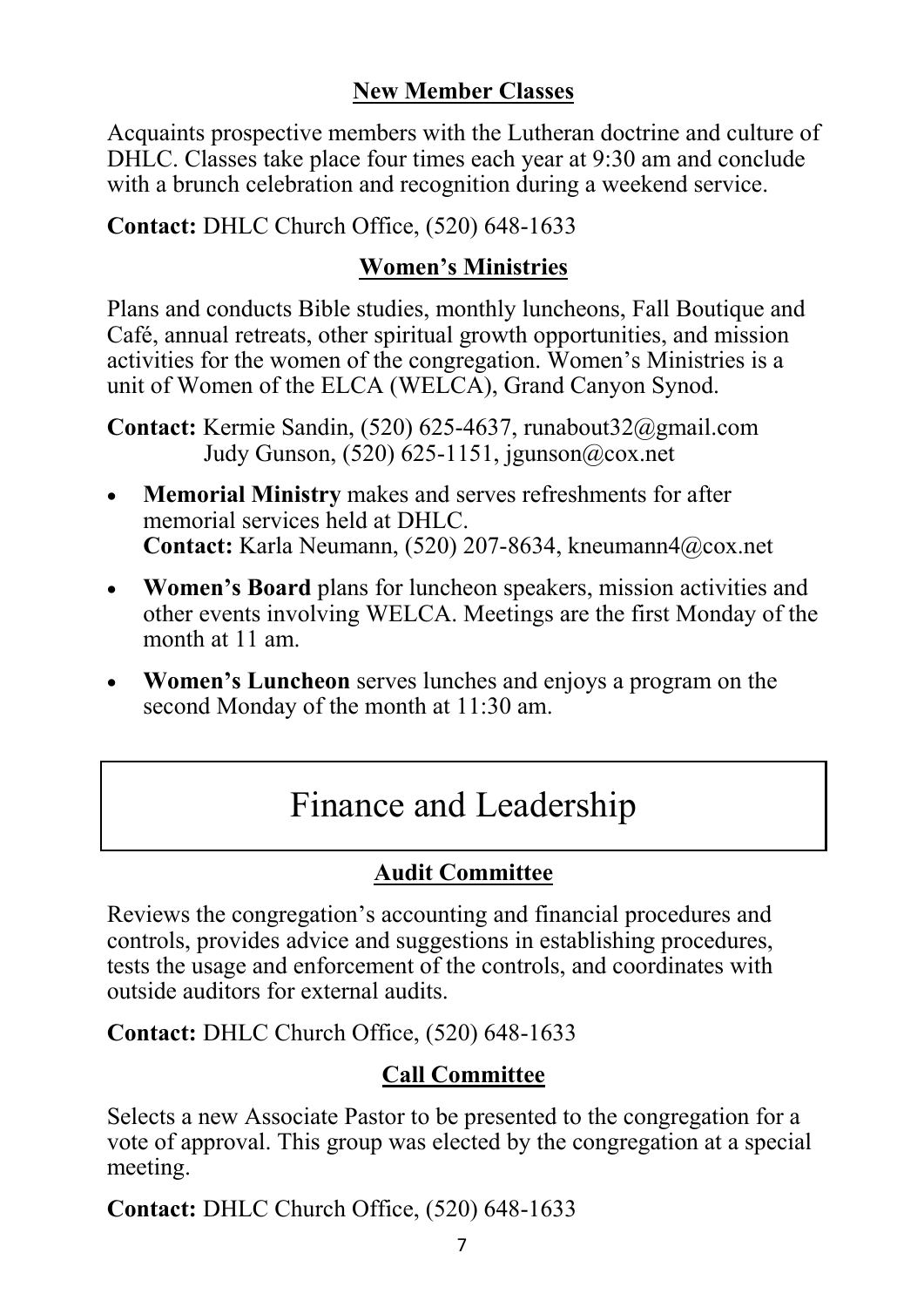#### **Congregational Council**

Governs the church with members who are elected by the congregation at the annual meeting.

**Contact:** Jane Brunckhorst, (520) 204-0057, jbrunckhorst@cox.net

## **DHLC Foundation**

Serves as a means of gifting to the congregation and the community for special purposes. The foundation is a separate, not-for-profit outreach corporation of DHLC.

**Contact:** Robert Blachly, (913) 449-4054, blachlys@gmail.com

#### **Estate Sales**

Prepares and holds estate sales at homes for individuals within the community. A portion of the proceeds go to approved charities as directed by this group.

**Contact:** Ruth Huston, (520) 981-0296, rrhuston@yahoo.com Sue Berke, (763) 442-3325, msberke@msn.com Phyllis Nelson,  $(208)$  989-6862, jrptv@aol.com

#### **Finance Committee**

Prepares and recommends an annual budget for the church, reviews contributions and revenues, expends funds as authorized, and does periodic accounting with the DHLC staff. The committee reviews and recommends financial actions to the Congregational Council.

**Contact:** Carol Bates-Smith, (520) 648-0344, carol2lee2@yahoo.com

## **Memorial Ministry Committee**

Receives and disburses memorial gifts given to Desert Hills Lutheran Church to honor loved ones or to benefit a particular program or project. They also follow policies and prioritize items or projects that can be appropriately funded by memorial gifts.

**Contact:** Karla Neumann, (520) 207-8634, kneumann4@cox.net

## **Stewardship Committee**

Increases the awareness of our spiritual gifts and encourages members, through their time, talents, and treasures, to further the call that God has given to DHLC.

**Contact:** Dick Gardner, (520) 207-9133, Rgar946308@aol.com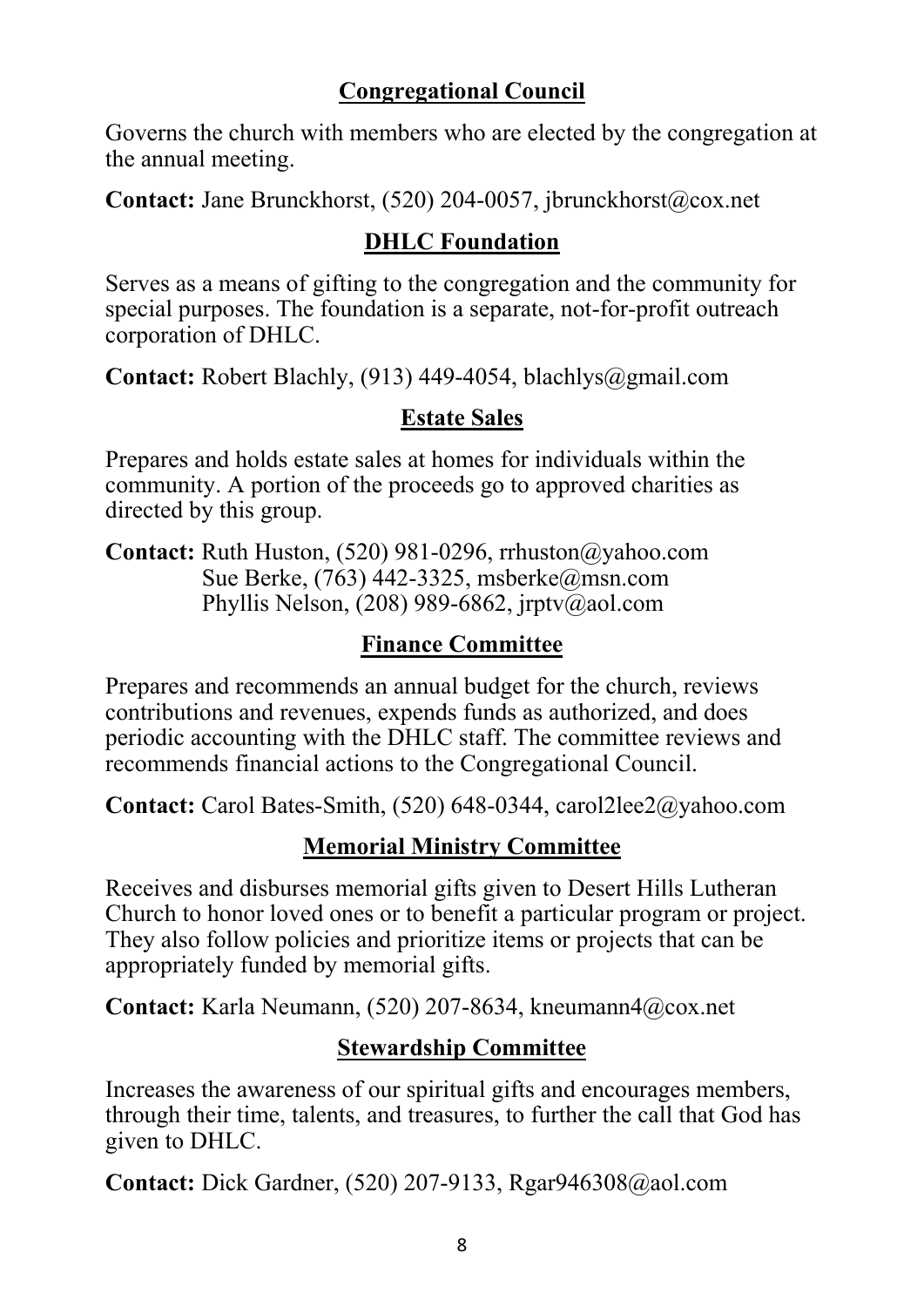

Celebrate Grace - Make Disciples - Make a Difference

| Name: ___________________________                      |  |  |  |
|--------------------------------------------------------|--|--|--|
|                                                        |  |  |  |
|                                                        |  |  |  |
|                                                        |  |  |  |
|                                                        |  |  |  |
| Preferred Worship Service: 3pm 5pm 8am 9:30am 11am     |  |  |  |
| Months at DHLC: Year-round or Month/Date to Month/Date |  |  |  |

#### **GET INVOLVED AND FIND WHERE YOU BELONG**

Desert Hills Lutheran Church

2150 S Camino del Sol

Green Valley, Arizona 85622

520 648-1633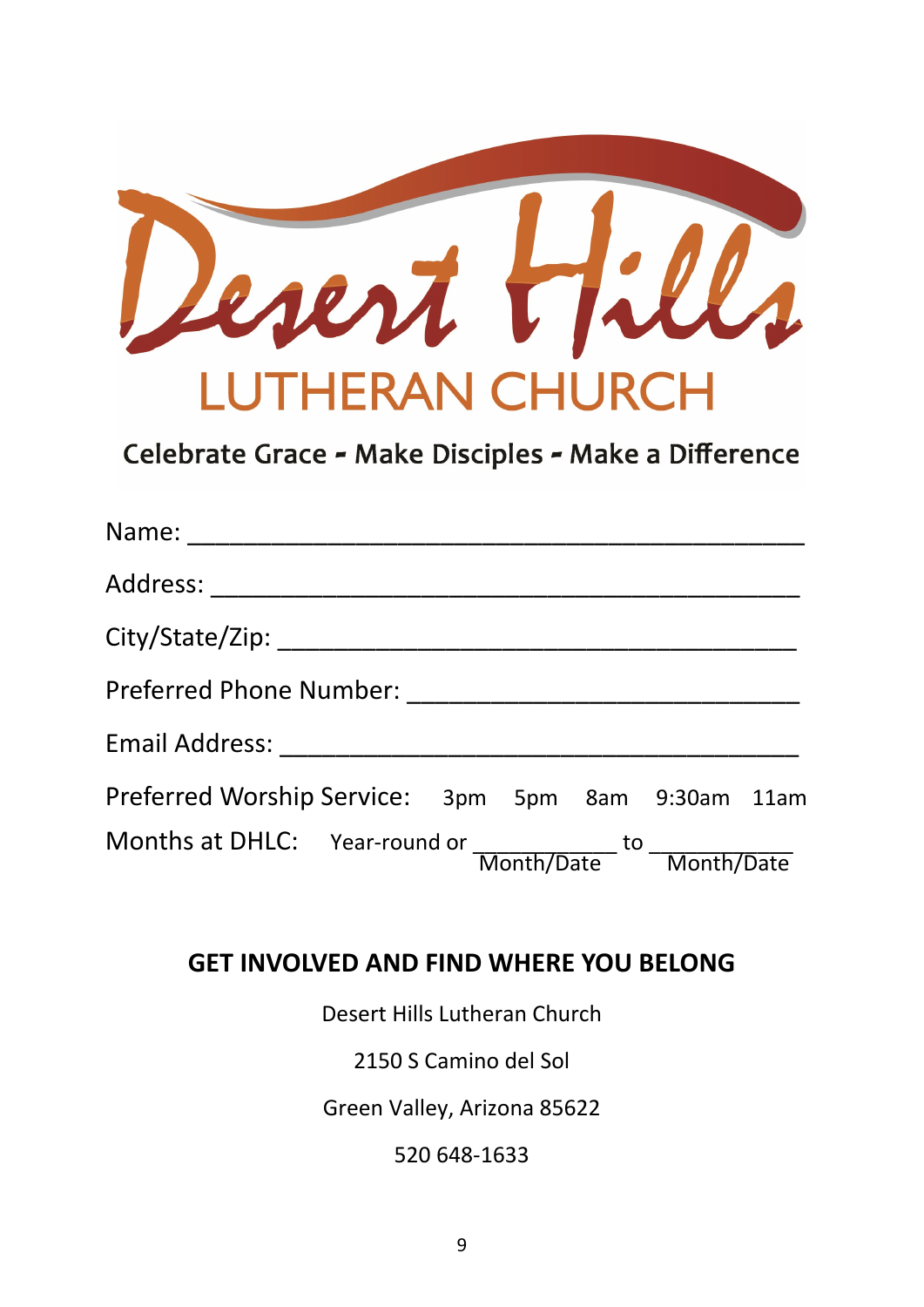#### **GET INVOLVED AND FIND WHERE YOU BELONG**

Please remove this form from the booklet and complete for each member of your family, indicating the ministries/activities in which they would like to participate. Additional copies are available at the church office. Please return the completed form by mail, drop off at the church office or place in the offering boxes.

| <b>Art and Creativity</b>                |  |  |  |  |  |
|------------------------------------------|--|--|--|--|--|
| <b>Worship Arts Committee</b>            |  |  |  |  |  |
|                                          |  |  |  |  |  |
| <b>Building Community and Fellowship</b> |  |  |  |  |  |
| Nervous Noisemakers Ukulele              |  |  |  |  |  |
| Group                                    |  |  |  |  |  |
| Singles Fellowship                       |  |  |  |  |  |
| <b>Tables for Eight</b>                  |  |  |  |  |  |
|                                          |  |  |  |  |  |
| <b>Education and Growth</b>              |  |  |  |  |  |
| <b>Men's Ministry</b>                    |  |  |  |  |  |
| Bookmen                                  |  |  |  |  |  |
| Men's Breakfast                          |  |  |  |  |  |
| Men' Coffee                              |  |  |  |  |  |
| Men's Photography                        |  |  |  |  |  |
|                                          |  |  |  |  |  |
|                                          |  |  |  |  |  |
| <b>New Member Class</b>                  |  |  |  |  |  |
|                                          |  |  |  |  |  |
| <b>Women's Ministry</b>                  |  |  |  |  |  |
| Memorial Ministry                        |  |  |  |  |  |
| Women's Board                            |  |  |  |  |  |
| Women's Luncheon                         |  |  |  |  |  |
|                                          |  |  |  |  |  |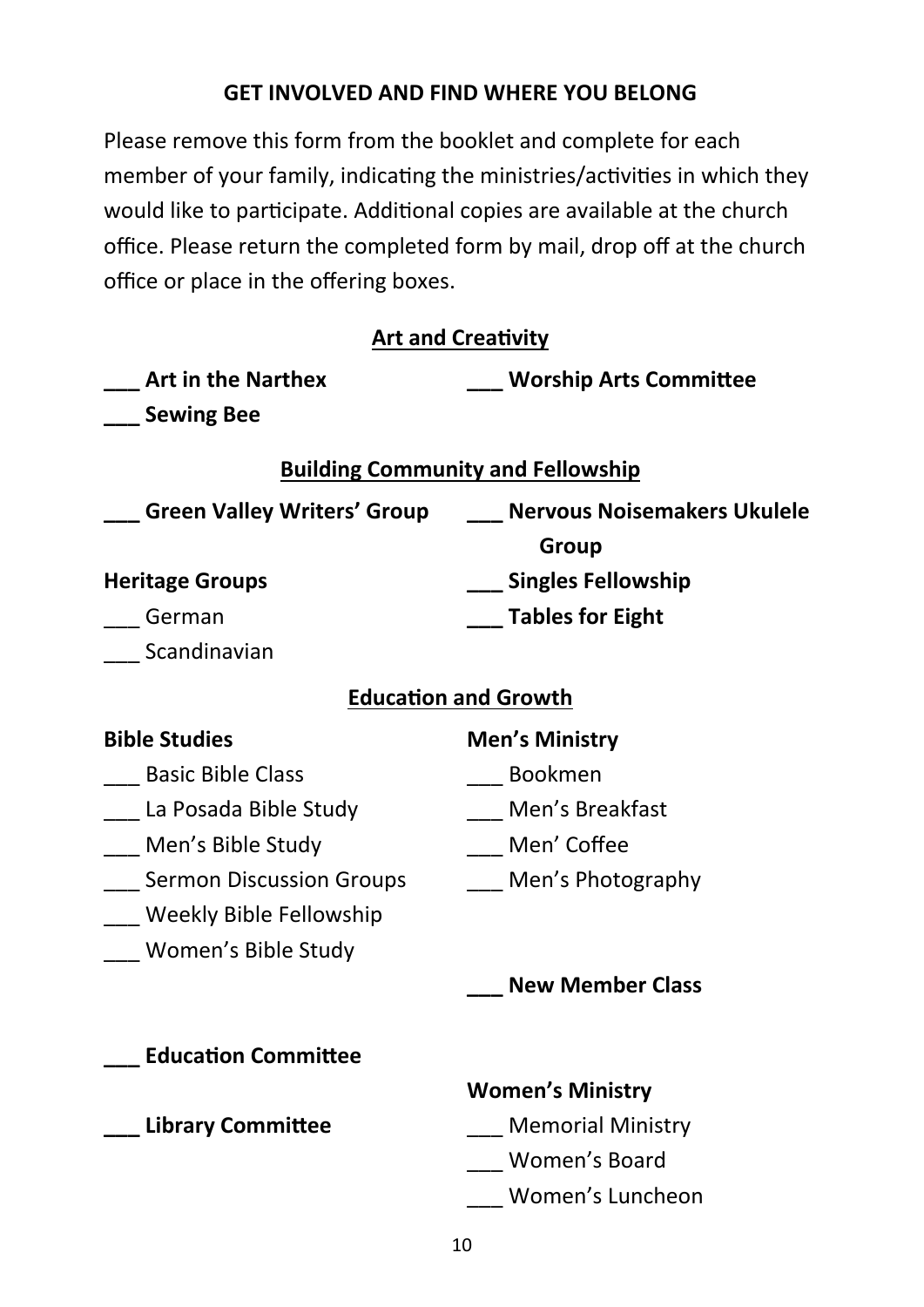#### **Finance and Leadership**

| <b>Audit Committee</b> |  |
|------------------------|--|
|                        |  |

**\_\_\_ Congregational Council**

**\_\_\_ Estate Sales**

**\_\_\_DHLC Foundation** 

**\_\_\_ Finance Committee**

**\_\_\_ Memorial Ministry Committee**

**\_\_\_ Stewardship Committee**

#### **Health and Wellness**

#### **Exercise Groups**

**\_\_\_ Support Groups**

\_\_\_ Chair Aerobics

\_\_\_ Chair Yoga

\_\_\_ Hatha Floor Yoga

\_\_\_ Stretch and Balance

**\_\_\_ A Safe Harbor for Caring Hearts**

**\_\_\_ Stephen Ministry**

#### **Health and Wellness Committee**

- Flower Ministry
- \_\_\_ Healing Meals
- Men's Health
- \_\_\_ Prayer Shawl Ministry
- \_\_\_ Special Occasion Cards
- \_\_\_ Parish Nurse Ministry

## **Local and Global Outreach**

**\_\_\_ Global Mission Team**

**\_\_\_ Social Concerns Ministry**

**\_\_\_ Outreach Committee**

#### **Planning and Handiwork**

**\_\_\_ Handymen Group \_\_\_ Long Range Planning** **\_\_\_ Property Committee**

**\_\_\_ Technology Committee**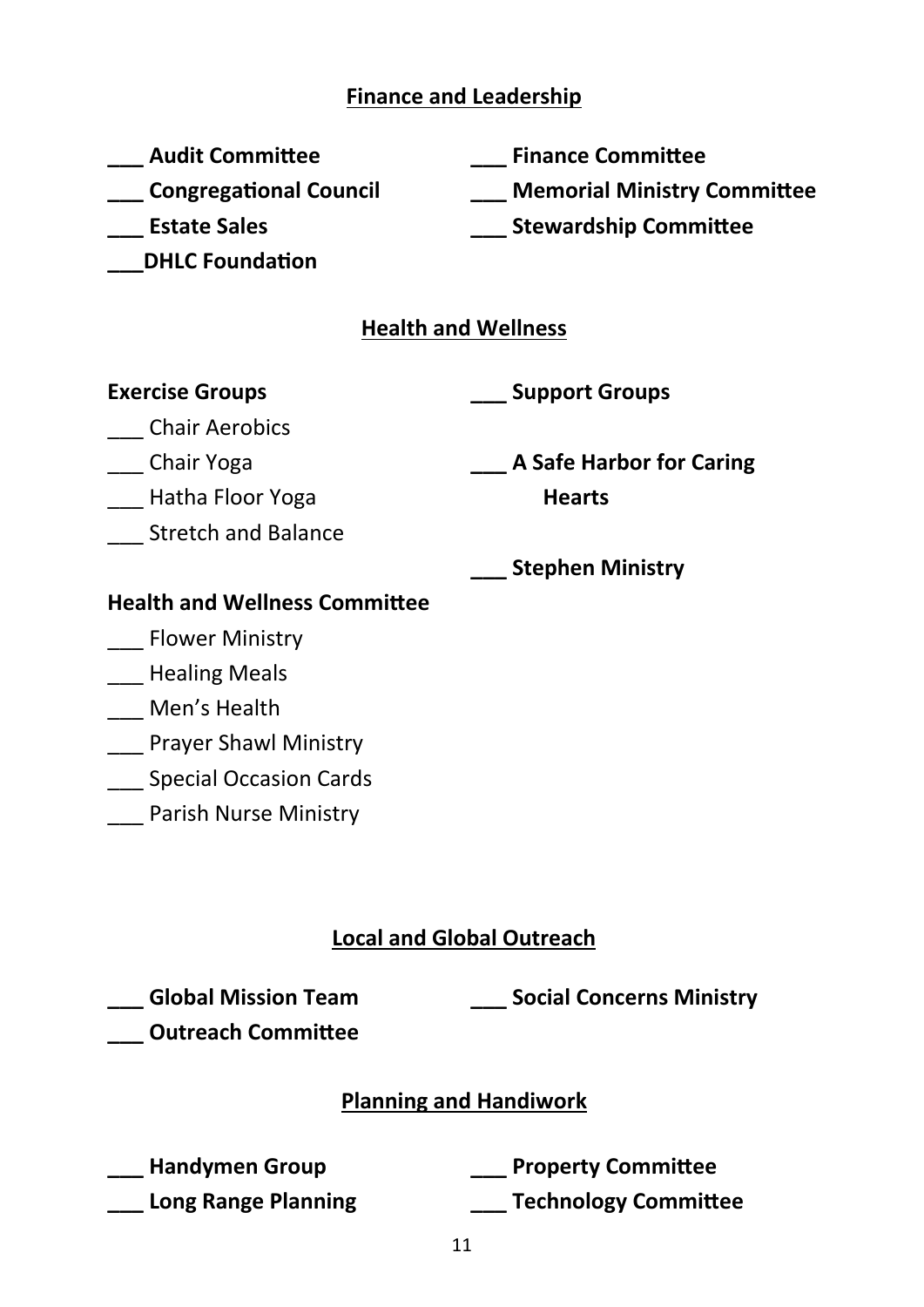#### **Worship Services**

#### **Music Ministries**

- \_\_\_ Celebration Singers
- \_\_\_ Chancel Choir
- \_\_\_ Contemporary Band
- \_\_\_ Country Gospel Band
- \_\_\_ Flute Choir
- \_\_\_ Joy Ringers Bell Choir
- \_\_\_ Men's Chorus
- Serenity Singers
- \_\_\_ Summer Chancel Choir
- \_\_\_ Voices of Miriam

#### **Worship Support Team**

- \_\_\_ Altar Guild
- \_\_\_ Basket Collectors
- \_\_\_ Communion Servers
- \_\_\_ Greeters
- \_\_\_ Scripture Readers
- \_\_\_ Ushers

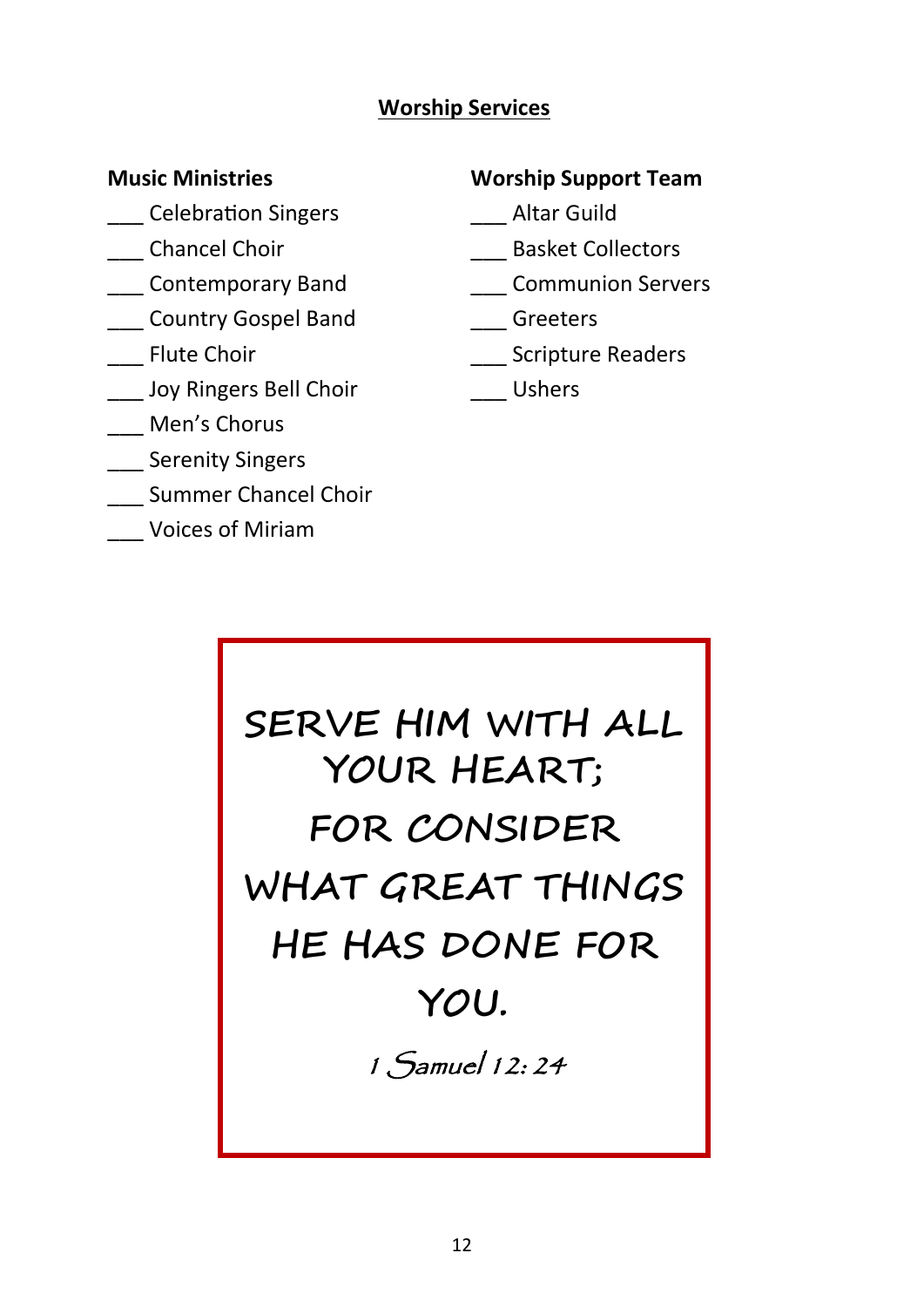# Health and Wellness

## **Health and Wellness Committee**

Consists of volunteer health professionals and other members to foster health, healing and caring for the church community through education, well-being and illness prevention, rather than through "hands on" physical care. They are committed to promoting health and wholeness of body, mind, and spirit of our faith community, its individual members and making a difference serving those outside the congregation. Meetings are the first Thursday of each month at 9 am.

**Contact:** Steve Grubb, (520) 288-7027, gbsteve@live.com

- **Care Ministry-Outreach to Homebound** makes a difference for members in need through one or more of the following areas:
	- **Flower Ministry** distributes small arrangements of altar flowers to ill, bereaved, hospitalized, or those celebrating special occasions.

**Contact:** DHLC Church Office, (520) 648-1633

 **Healing Meals** provides meals to individuals or families in time of need or crisis, usually on a short-term basis. This is a way to practice hospitality, express love and provide comfort in a time of grief and loss.

**Contact:** Lynne Beykirch, (520) 207-5005, kirski@cox.net

 **Prayer Shawl Ministry** is a spiritual ministry that makes shawls with prayer, compassion, and love. Prayer shawls are given to those in need of comfort, warmth and peace while undergoing medical procedures, hospitalization, bereavement, or stress.

**Contact:** Karla Neumann, (520) 207-8634, kneumann4@cox.net

 **Special Occasion Cards Ministry** sends cards to members needing support, healing, and loving thoughts.

**Contact:** Mavis Graves, (520) 975-8735, mavgarves2013@gmail.com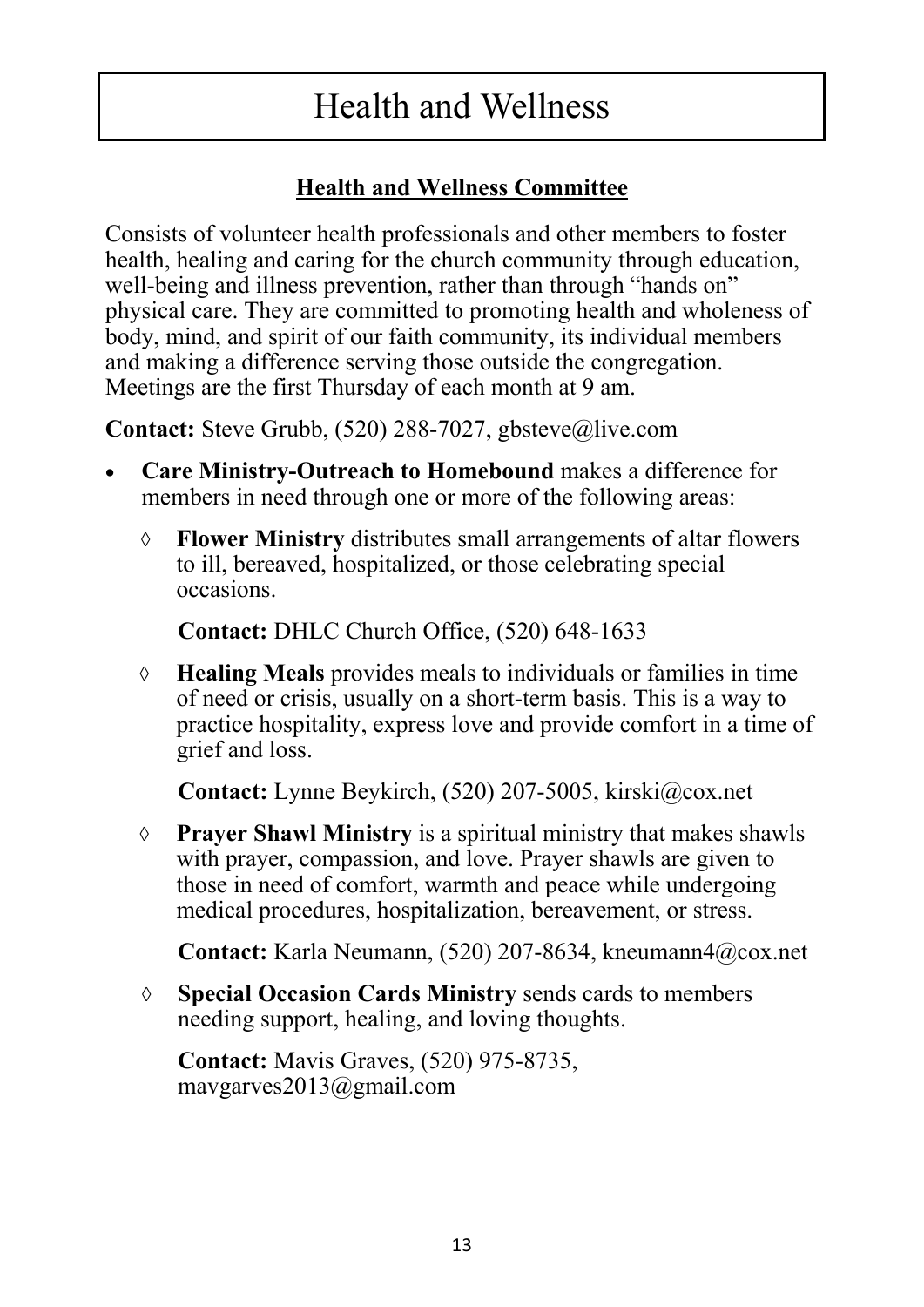- **Men's Health** discusses current men's health issues on the third Monday of each month (Oct-May) at 8:30 am. **Contact:** DHLC Church Office, (520) 648-1633
- **Parish Nurse Ministry** provides consultations, education and advocacy between the faith and medical communities and is a liaison to community resources. **Contact:** DHLC Parish Nurse, (520) 648-1633
- **Support Groups** include Alcoholics Anonymous, counseling, and grief support. **Contact:** Joe Lafata, (520) 648-1633, jlafata@dhlc.org

# **A Safe Harbor for Caring Hearts**

Provides a safe and confidential environment for care givers to discuss their current situations and offer each other support. Meetings are the first and third Friday of each month at 1 pm.

**Contact:** Tony Dinardo, (661) 713-5775, tonytrs@sbcglobal.net

## **Exercise Groups**

- **Chair Aerobics** meets Fridays at 10 am.
- **Chair Yoga** meets Fridays at 11 am.
- **Hatha Floor Yoga** meets Mondays at 11 am.
- **Stretch and Balance** meets Mondays, Wednesdays and Fridays at 8 am.

## **Stephen Ministry**

Provides active listening, empathy and Christian support to hurting individuals in our congregation and community. With the help of these lay caregivers and through Christ's caring, no one hurts alone.

**Contact:** Carol Bates-Smith, (520) 648-0344, carol2lee2@yahoo.com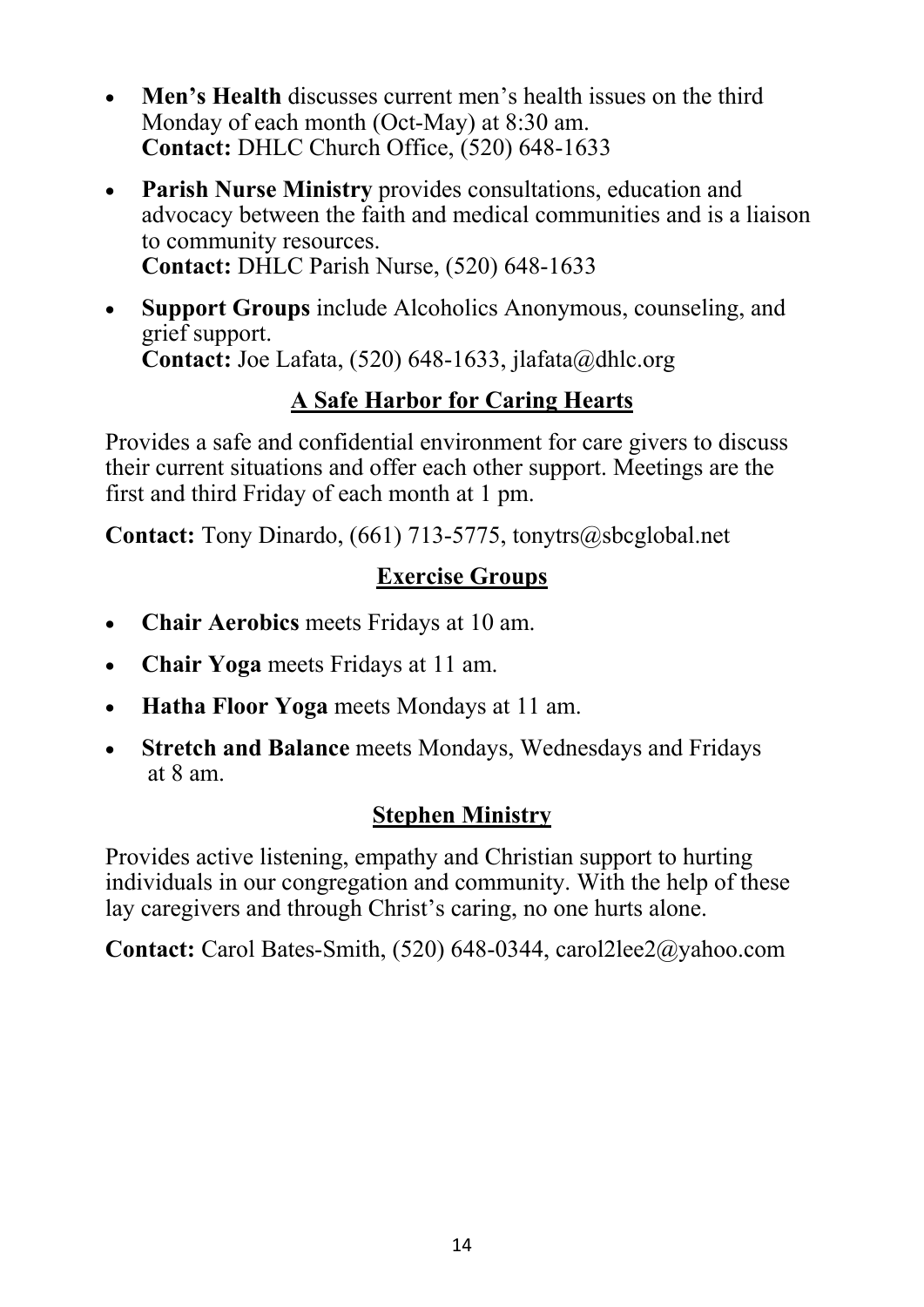# Local and Global Outreach

#### **Global Mission Team**

Works to raise awareness of world-wide missions, to respond to God's call to serve and send workers, to raise awareness of world needs, and to respond prayerfully and financially. DHLC supports five missionary families in five countries and the Young Adult in Global Mission program each year. The team annually holds Christmas in July and Alternative Christmas in December fundraisers at the church. The team also assists Lutheran Disaster Relief and ELCA Word Hunger.

**Contact:** Miriam Burt, (202) 531-7782, miriamburt2@gmail.com Marian Kaiser, (520) 820-2450, mariankais2@gmail.com

#### **Outreach Committee**

Manages the Welcome Table, where guests are offered a gift for visiting DHLC. The committee members follow up with first- and second-time guests, thank them for their visit and offer to answer questions about DHLC's services and programs. They also welcome new members into the congregation and mail welcome cards to people who have recently moved into the area. Finally, they provide worship advertisement in the newspapers and suggestions for the outdoor sign.

**Contact:** Mary McNichols, (520) 648-1633, mcnichols@dhlc.org

#### **Social Concerns Ministry**

Plans and implements programs of support for high-need individuals and agencies. Meetings are the second Thursday of each month at 9 am.

**Contact:** LaVonne Johnson, (218) 452-1854, lavonnejohnson@hotmail.com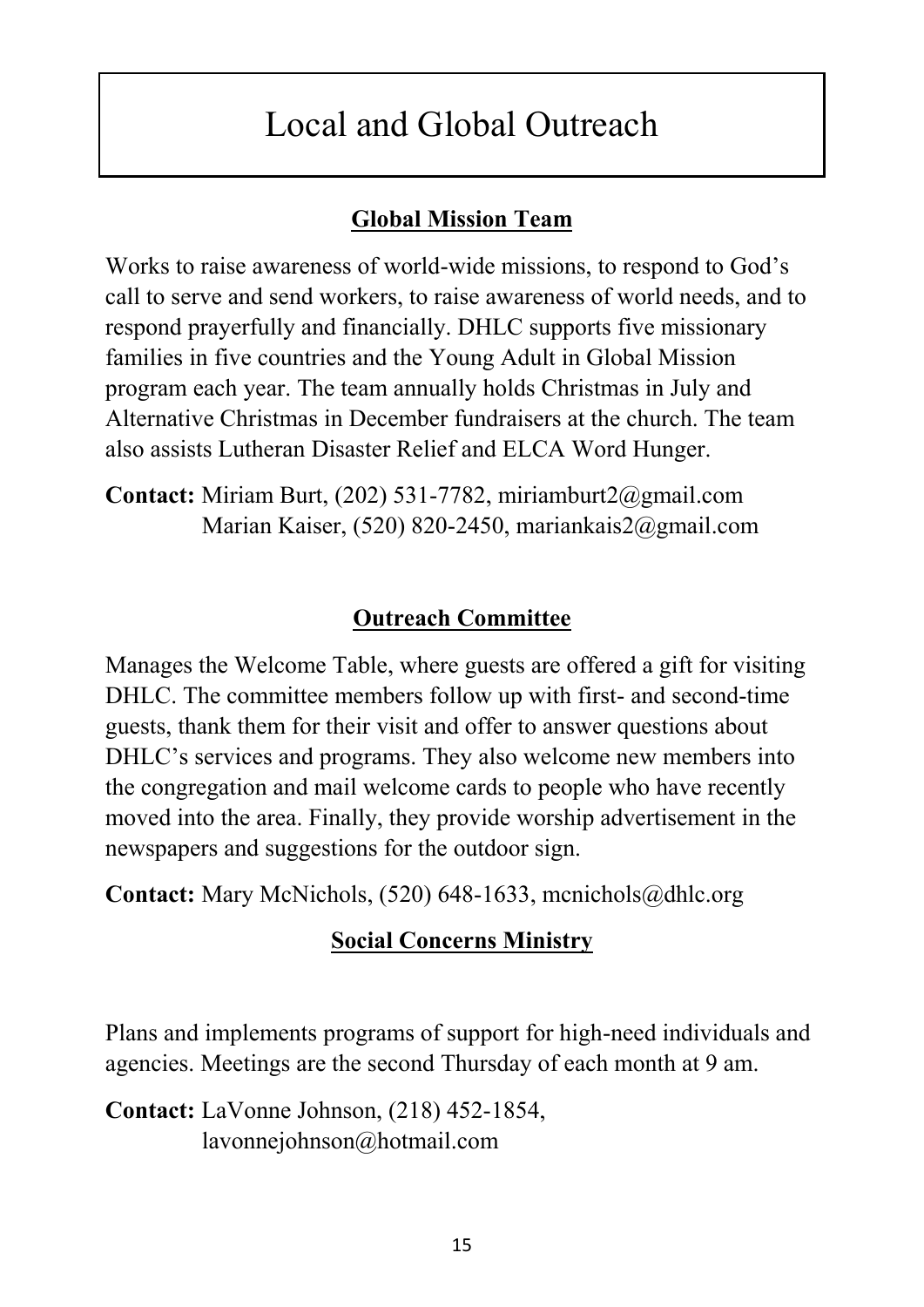# **Community Partners**

*Community Food Bank* Volunteers assist with packing and sorting, gardening and farming, distributing food, cleaning, maintenance, professional and administrative work, and special events.

**Contact:** communityfoodbank.org/Volunteer-Opportunities, (520) 625-5252

*Crossroads Nogales Mission* Serves lunch and provides general assistance, supplies, and a food panty for the homeless or less fortunate in Nogales, AZ.

**Contact:** (520) 287-5828, crossroadsmission@qwestoffice.net

*Habitat for Humanity* Helps families build and improve places to call home. **Contact:** habitattucson.org, (520) 326-1217

*Lutheran Campus Ministry* Brings UofA students together for faith, community, service, travel, and fun. They provide Wednesday meals and services for spiritual growth and trustworthy friendships.

**Contact:** lcmuofa.org, (520) 623-7575, lcm.uofa@gmail.com

*Lutheran Social Services of the Southwest* Stabilizes people during crisis and transition, builds a foundation where people can thrive, and preserves dignity and respect for the most vulnerable, through pre-arrival housing, case management, employment support, immigration services, and mentorships. Volunteer opportunities are varied.

**Contact:** lss-sw.org, (520) 748-2300, requests-comments@lss-sw.org

*Primavera Foundation* Provides pathways out of poverty through safe, affordable housing, workforce development, and neighborhood revitalization. Volunteers work in direct contact with program participants, behind the scenes, on a meal team, in community gardens, or events and special projects. **Contact:** primavera.org, (520) 308-3110

*Red Cross* Educates through health and safety training, draws and distributes blood, and assists with disaster relief. Volunteer opportunities include behind the scenes, boots on the ground, communication, instruction, and leadership. **Contact:** redcross.org, (520) 318-6740

*St. Andrew's Children's Clinic* Provides free medical treatment for disabled children of impoverished parents from Mexico, using medical and lay volunteers from both sides of the border.

**Contact:** standrewsclinic.org, (520) 648-3242, ed@standrewsclinic.org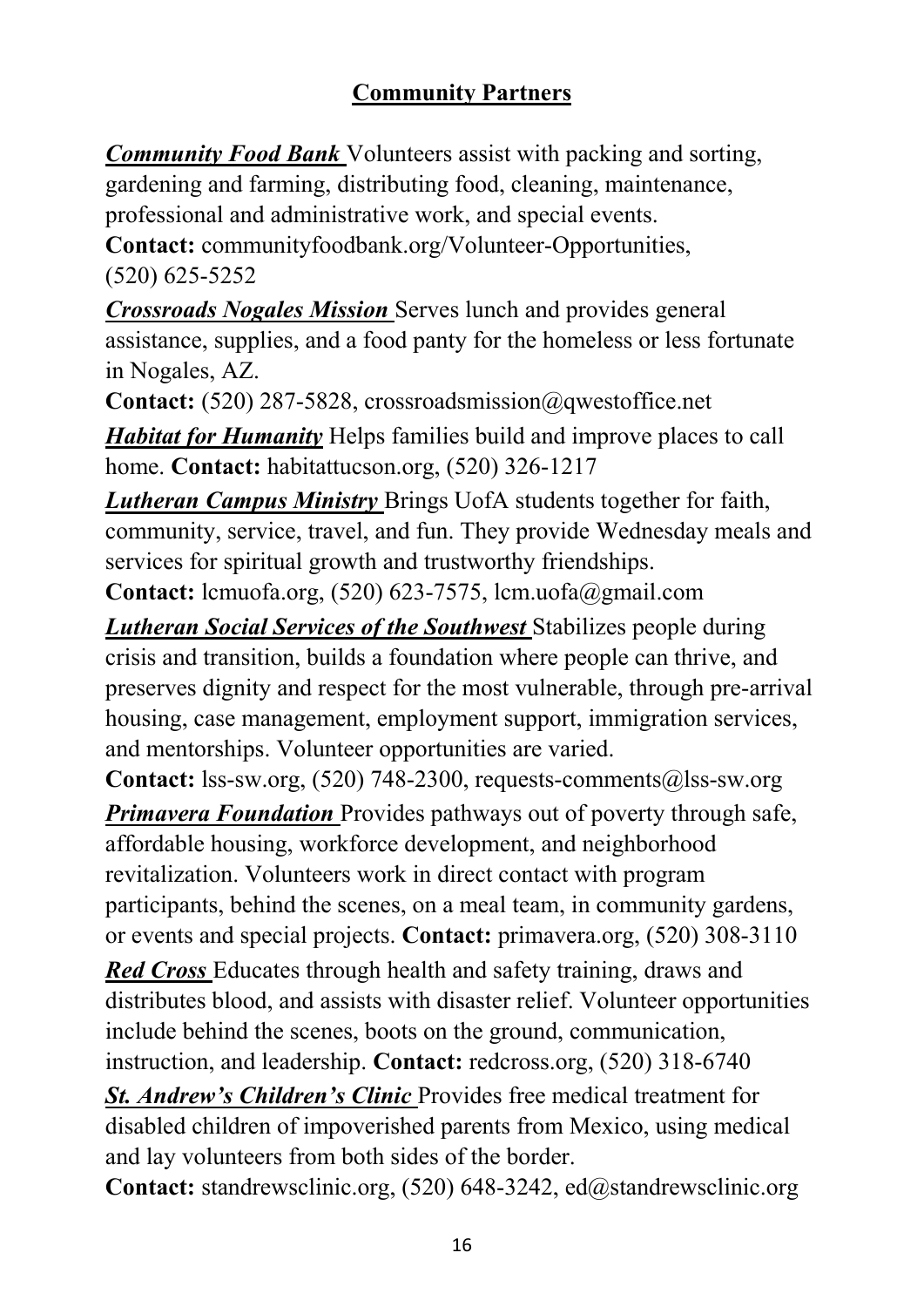*Amado, Green Valley, Sahuarita Food Bank* Confronts poverty by offering programs designed to provide fresh and nutritious food to those most at risk, including emergency food boxes, market days, backpack programs, seasonal produce, and community pantries.

**Contact:** sahuaritafoodbank.org, (520) 625-1375

**Salvation Army Provides spiritual and emotional support to the** community and surrounding areas. Volunteers serve as bell ringers, kitchen and clerical workers, members of the auxiliary groups and advisory organizations, and in special functions when disasters strike. **Contact:** salvationarmytucson.org/green-valley-service-center, (520) 625-3888

*Valley Assistance Services* Provides professional case management, referrals and volunteer support to frail seniors and the disabled using Green Valley Interfaith Volunteer Corp. They also assist low income families with back-to-school, Thanksgiving, and holiday needs. **Contact:** valleyassistanceservices.org, (520) 625-5966

# Planning and Handiwork

# **HandyMen Group**

Assists DHLC regular attendees with small projects around their homes.

**Contact:** Ruben Heeszel, (520) 903-7188, rheeszel@gmail.com

# **Long Range Planning**

Projects future needs and recommends the direction the congregation should follow, based on pertinent data gathered.

**Contact:** Troy Justesen, (520) 648-1633, tjustesen@dhlc.org

# **Property Committee**

Assists the Facilities Manager in evaluating vendor's work, pricing, and needs. During meetings, members assess as a group what is best for DHLC and evaluate long-term planning for DHLC.

**Contact:** Matthew Arcarese, (520) 648-1633, marcarese@dhlc.org

# **Technology Committee**

Complements, enhances, and supports the administration and programs of DHLC through the appropriate and effective use of technology.

**Contact:** Tom Fava, (520) 647-9732, jtfava@cox.net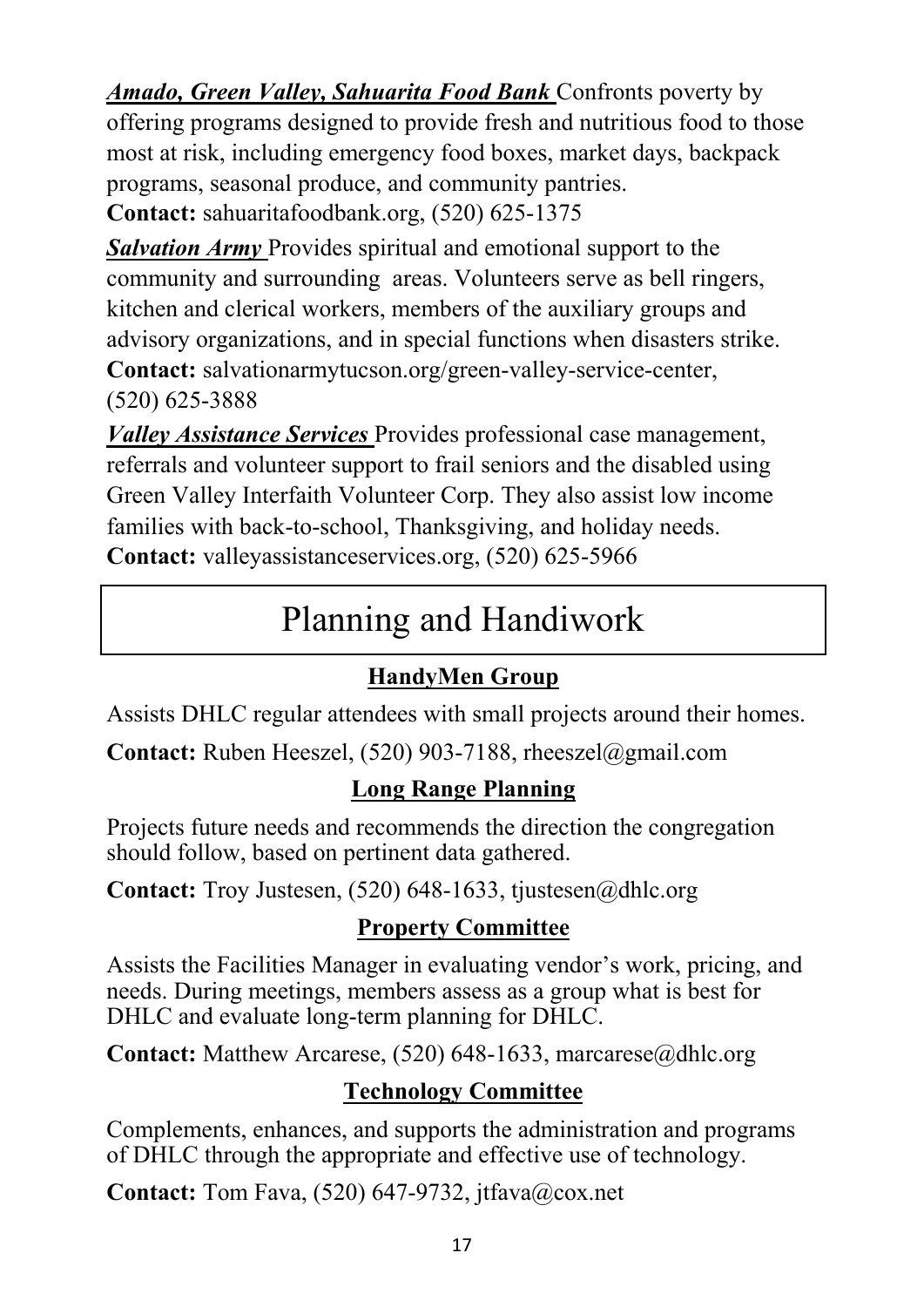# Worship Services

# **Music Ministries**

Performs music and accompaniment at worship services and special events.

- **Celebration Singers** rehearse 5:45-7:15 pm Thursdays. **Contact:** Judy Starr, (520) 300-6798, jstarr16@gmail.com
- **Chancel Choir** rehearses 5:45-6:45 pm Wednesdays (Oct-May). **Contact:** Barb Blachly, (785) 331-7166, blachlys@gmail.com
- **Contemporary Band** rehearses 9:30-10:30 am Sundays. Contact: Troy Justesen, (520) 262-0300, tjustesen@dhlc.org
- **Country Gospel Band** rehearses 1-2:30 pm Saturdays. **Contact:** Troy Justesen, (520) 262-0300, tjustesen@dhlc.org
- **Flute Choir** rehearses 3-4:30 pm Wednesdays. **Contact:** Debbi Gurocak, (734) 355-2038
- **Joy Ringers Bell Choir** rehearses 3-4 pm Thursdays (Oct-May). **Contact:** Barb Blachly, (785) 331-7166, blachlys@gmail.com
- **Men's Chorus** rehearses 4:30-5:30 pm Wednesdays (Oct-May). **Contact:** Kay Albrecht, (520) 307-7388, gkalbrecht40@cox.net
- **Serenity Singers** rehearse as needed. **Contact:** Judy Starr, (520) 648-1633, jstarr@dhlc.org
- **Summer Chancel Choir** rehearses 4:30-5:45 pm Thursdays (May-Sept).

**Contact:** Judy Starr, (520) 300-6798, jstarr@dhlc.org

• **Voices of Miriam** rehearses 4:30-5:30 pm Thursdays (Oct-May). **Contact:** Judy Starr, (520) 300-6798, jstarr@dhlc.org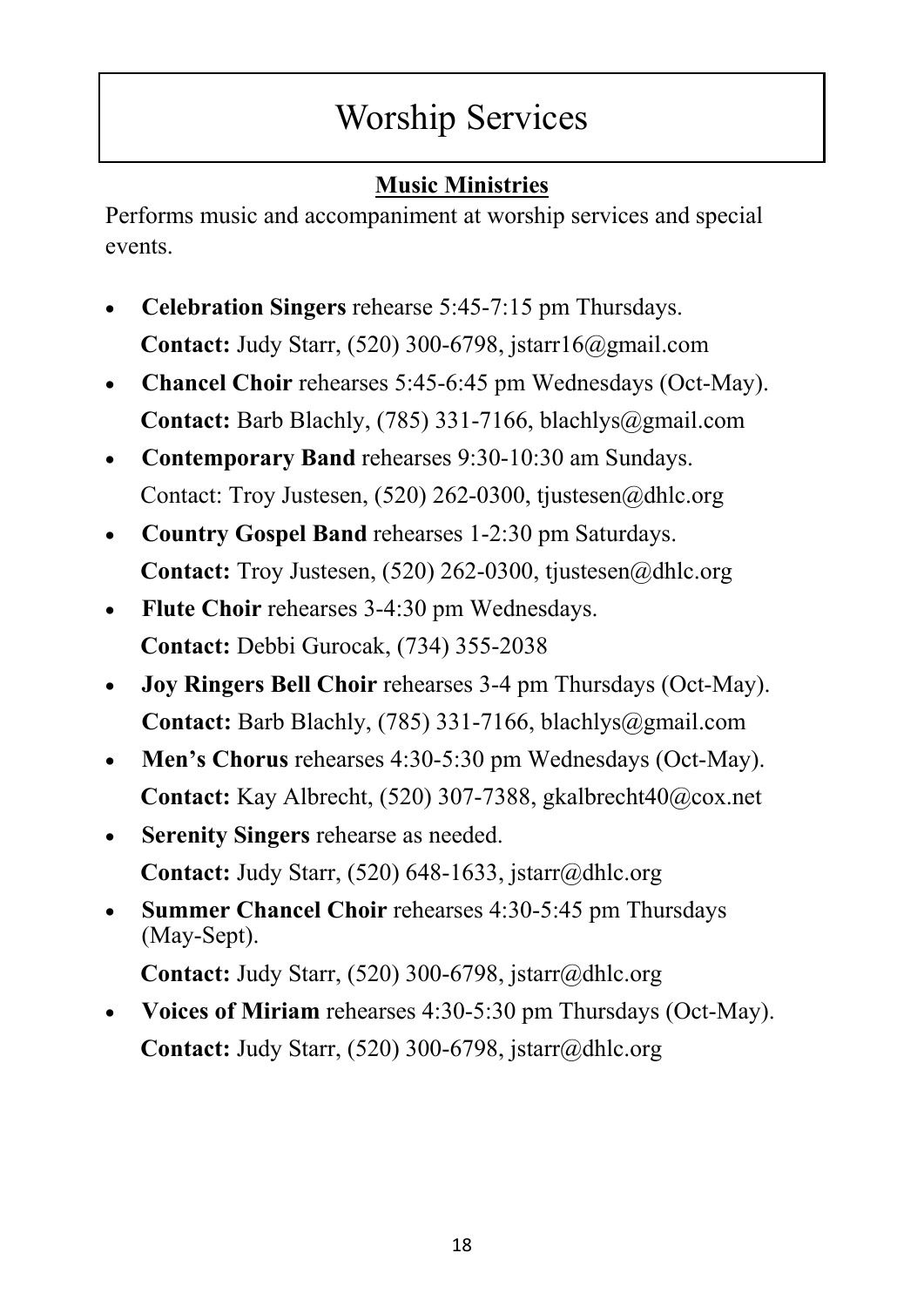## **Worship Support Team**

Coordinates the efforts of the hundreds of volunteers who support worship services.

- **Altar Guild** manages communion supplies; sets up for communion and baptisms; cares for altar linens, paraments and candles. **Contact:** Mavis Graves, (520) 975-8735, mavgarves2013@gmail.com
- **Basket Collectors** collect and secure contributions after each of the services.

**Contact:** Joe Lafata, (520) 648-1633, jlafata@dhlc.org

• **Communion Servers** assist the pastors with Holy Communion distribution during worship the first and third weekends of each month.

**Contact:** Joe Lafata, (520) 648-1633, jlafata@dhlc.org

- **Greeters** provide a friendly welcome to worshipers as they arrive. Greeter captains schedule greeters on a monthly basis. **Contact:** Joe Lafata, (520) 648-1633, jlafata@dhlc.org
- **Scripture Readers** deliver the Scriptures at weekend worship services.

**Contact:** Joe Lafata, (520) 648-1633, jlafata@dhlc.org

• **Ushers** seat worshipers, collect offerings, direct communion participants, and gather any items left in pews at the conclusion of services.

**Contact:** Saturday-Brad Richards, (520) 505-8592, bjrich51@gmail.com

Sunday-Paul Klueber, (520) 867-6738, klue4446@cox.net